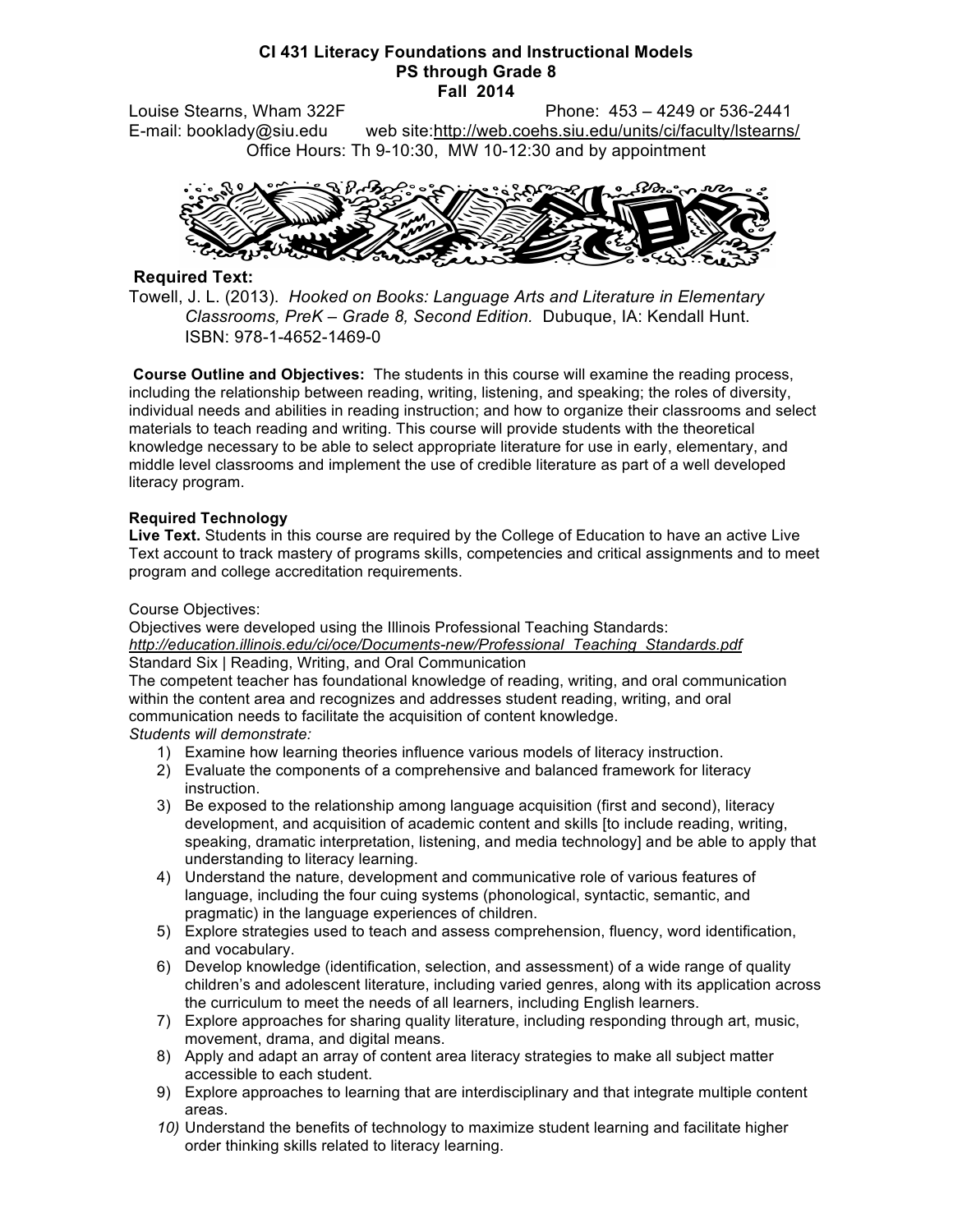## **Requirements:**

- 1. Attendance (3 points lost for each class HOUR of absence). **Grade will drop one letter for every 2 classes missed**. A course in elementary teaching requires both good class attendance and professional demeanor. A phone call or message to my office is appropriate when a class must be missed. Promptness, organization, interest, enthusiasm, and dedication are traits of the best elementary teachers in our nation's schools. Students' dedication and interest in your future profession will become apparent through participation and interest in the course. (See IPTS 9I) models professional behavior that reflects honesty, integrity, personal responsibility, confidentiality, altruism and respect). Students absent from classes because of observances of major religious holidays will be excused. Students *must notify the instructor at least three regular class periods in advance of an absence from class for a religious holiday* and must take the responsibility for making up work missed. Students are expected to be **in class on time**. Tardiness can disrupt the learning of other students. Tardiness sets a negative tone in the class by "tacitly sending a message that the class is not important enough for you to be on time".\*\* Three tardies will be considered the same as one absence. **Professionalism includes being on time, prepared and engaged every day.** Students will be responsible for what occurred in class when they must be absent. Participation includes sharing with the class appropriate children's literature; **points will be deducted from grade for lack of active participation in both small and large group activities**. Attendance at class session is prerequisite to receiving a passing grade in the course. Professionalism and class participation will constitute 5% of your course grade. See handout \* Personal absences \_\_\_\_\_ x –3 = \_\_\_\_\_**\*Regardless of grades on assignments, quizzes, and tests, absence from CI 435 is justification for FAILURE (F)or an Incomplete (INC) in the course.** \*\* Thompson, Julia G. [2007] First Year Teacher's Survival Guide: Ready-To-Use Strategies, Tools & Activities For Meeting The Challenges Of Each School Day
- 2. All assignments must be handed in on time. Points will be deducted from all assignments that are handed in late.
- 3. All assignments must be **typed.** Assignments should reflect professionalism. All written work must exhibit professional standards for grammar, punctuation, fluency, and word choice. Work should be neat, legible and well organized in content. **NO assignments will be accepted in plastic sleeves or on lined paper**. \*\*\*NOTE: **As future teachers you are expected to spell and write correctly**. Points will be deducted from the total score for any grammatical or spelling errors. It is important that teachers who are responsible for teaching children to be literate be able to write and speak well themselves. Therefore, appropriate written and oral language is valued highly in this class; students who anticipate difficulty with either form of our language are encouraged to speak with the instructor as soon as possible.
- 4. In a recent article in *The Illinois Reading Council Journal*, titled, " Leveling, Text Complexity, and Matching Students with texts in the Common Core Era: Where is the Child?" by Handsfield et al, the authors encourage teachers " to observe and document students' knowledge" and interests. As reflective decision-makers, the students in this course will select and conduct the Burke Reading Interview found in the text with a classmate and summarize the results of the interview. See format given in class. **Due week of September 29.**
- 5. Phonemic Awareness Activity. Your text notes that 'the best way to teach phonemic awareness is by reading to children, especially books with rhyme, rhythm and repetition.' P. 13. Students will select a quality picture book which demonstrates one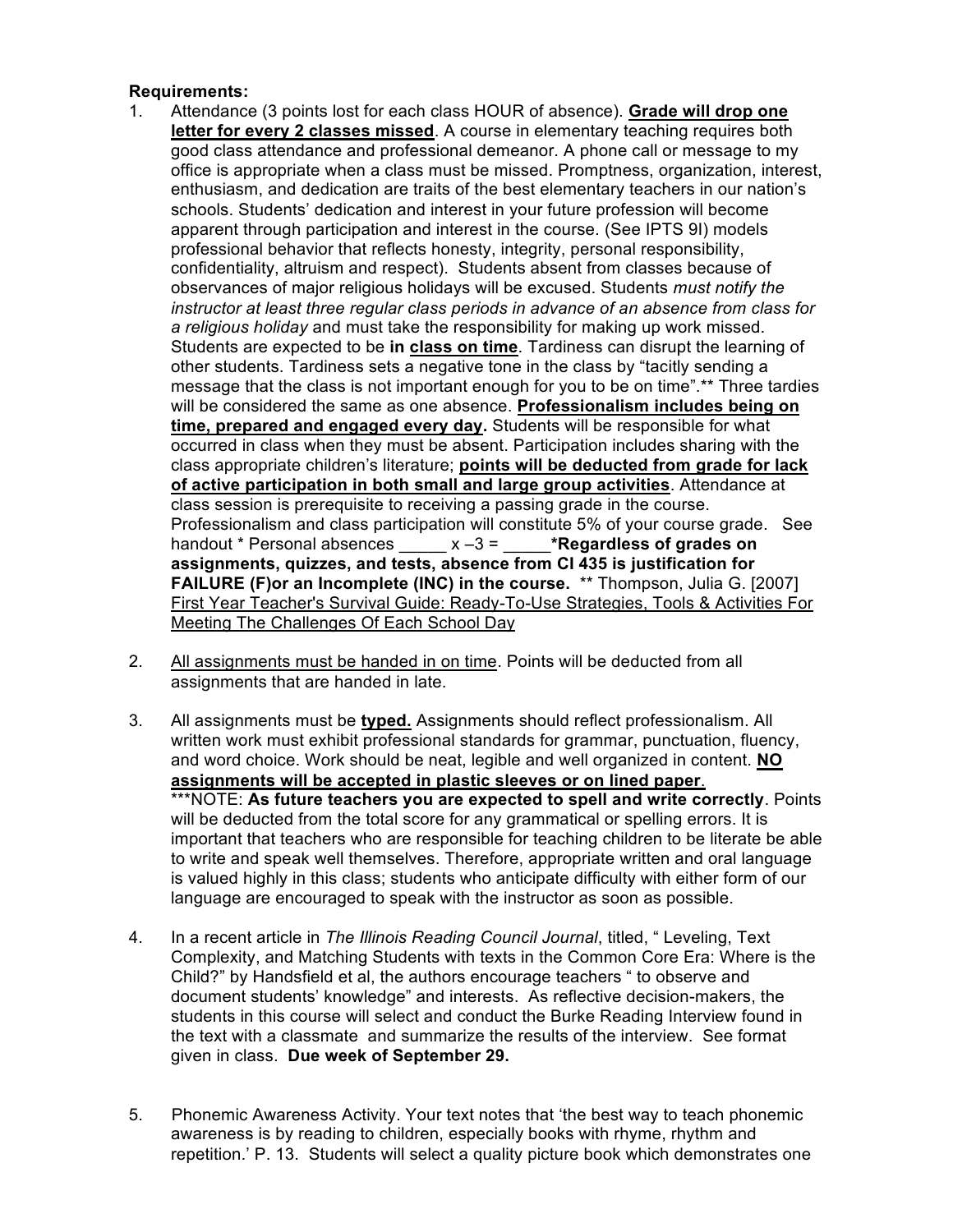of the styles of rhyming found in the text and be prepared to share the book with the class. This presentation must include an electronic sharing of the title, author and rhyme scheme for the book.

*6.* Read aloud a quality children's book to a class of elementary students. With the help of the classroom teacher, select an appropriate book to share with the class. Practice reading orally until you can read with excellent fluency (appropriate rate, phrasing, intonation, and expression). Develop a lesson plan for a literacy lesson related to the book you share and submit the lesson plan to Live text. This lesson must demonstrate at least one literacy strategy. See "Guidelines for Effective Read alouds" in your text and the section on instructional strategies, p. 375  $2^{nd}$  edition. \***This project is a key assessment for this course**. Due **December 1/2.**

.

- 7. Weekly journals and response to readings. You will be assigned various reading from the text, Hooked on Books. For each reading, you will be expected to Discuss and critique what you have read. Come to class with **five** personal connections for each reading. These should include new concepts and affirmation of prior knowledge as well as points to discuss with the class. Quizzes will be given on the readings.
- 8. Reviews of children's literature. Your text notes that Donalyn Miller, author of The *Book Whisperer* (2009) knows how to awaken the inner reader in every child. In fact her sixth graders read 40 or more books every year." Learning about books for children and early adolescents and the insight, comfort, pleasure, and potential for growth they offer (Jacobs and Tunnel, 1993) is a major tool for helping children (and the adult) find their way into good reading. Your own personal booklist is one of the best sources you can take with you into the classroom. You will create an annotated bibliography in paper file form to include: 7 books for grades 6–9, 14 books appropriate for grades 4–6, and 21 picture story books for use in grades K–3. You must include one book from each genre in each age group. **All books that you select to review must be award winners or written by an award winning author, or listed on the required author list.** The annotated bibliography may not include books read orally by the instructor to the class. All book summaries must follow the template/format provided in class**.** Points will be subtracted for any grammatical errors or spelling mistakes. **This assignment MUST be submitted in a 3-ring binder. Half due October 7/8, All 42 due November 24/25.**
- 9. Exam 1 the first exam will have questions based on the assigned readings for the course, lectures, and class discussions.
- 10. "The new Common Core language arts and literacy standards place more emphasis on reading nonfiction." In accordance with this emphasis, students will select a topic and develop a literature web using fiction and non-fiction books. This activity must use media and at least one reading/writing strategy. This assignment is to be shared electronically with the class. *See examples given in class.* **Due December 1/2**
- 11. Author presentation with Power Point or Prezi. See page 91 in text, "Reasons to do an Author Study". The outline for this assignment will be given in class.
- 12. Poetry -Based
on
the
criteria
given
in
class, students must choose three poems, which they feel, reflect the characteristics of good poetry for children. The total collection will be included in a section of the 'Resource File' and can be used to create a poetry file for your future classroom. The poetry collection should be organized into relevant categories for convenient classroom use. A table of contents for the collected poems must be included.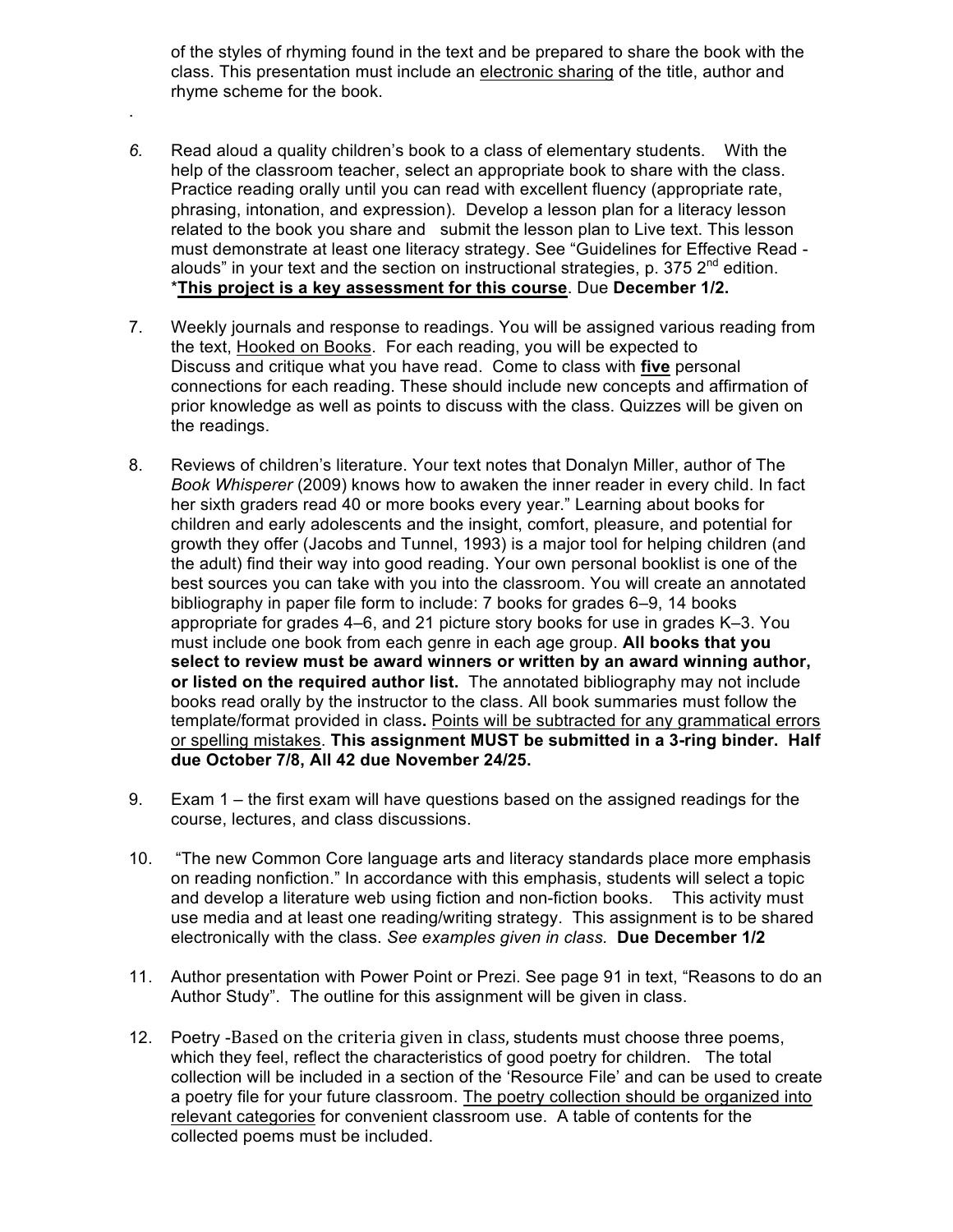- 13. Traditional Literature Select two folk tales from different countries or cultures. Use a Venn diagram to compare similarities and differences. See Activity page in text, p.227. Be prepared to present your findings to the class.
- 14. Children's and Young Adult's Literacy Resource File During the course of the semester, you will receive numerous handouts which are related to literacy instruction. These handouts will include strategies that you will be able to use in your future classroom. As a way of compiling a useful resource you are required to organize these handouts in a three ring binder that will be turned in the  $14^{\text{th}}$  week of class. The materials for the notebook should be organized into five sections: class handouts and notes; shared readings; author sale handouts; poetry file; and literacy strategies. The guidelines for each section will be provided in class. **Dec. 1/2.**
- **15.** Students will be required to attend one professional organization meeting. Possible organizations include EESO or OMSE. Must bring form with approved signature and summary of meeting. [Meets Illinois Professional Teaching Standards] 5 points.
- 16. Final exam comprehensive exam covering all course content. Finals Week.

Tentative Point Values for Assignments:

| Reading Inventory = $15$ points                   | Professional Meeting = 5     |
|---------------------------------------------------|------------------------------|
| Book Reviews with strategies for use = 200 points |                              |
| Phonemic awareness activity = $15$ points         | Folktale $=10$               |
| Resource file $= 25$ points                       | Fiction/non-fiction Web = 50 |
| Read aloud with lesson plan $= 20$ points         | Midterm=40                   |
| Weekly assignments = 10 points each - total TBA   | Final = $50$                 |
| Author Presentation = 50 points                   | Attendance = $35$            |

Supplies needed in addition to texts:

1 – 3" or 4" – 3 ring binder for class handouts, notes, etc. (Resource File)

1 – 1 inch - 3 ring binder for annotations of books.

1 – library card for a public library & highlighters, pens, and paper

**Sticky Notes – any size**

#### **RELATED WEBSITES:**

**Children's Literature - http://www.childrenslit.com/ The Daily Café by the 2 sisters: classroom management -www.thedailycafe.com Illinois Reading council - http://www.illinoisreadingcouncil.org/ Illinois School Library Awards - http://www.islma.org/monarch.htm Kids Read- http://www.kidsreads.com/ Literature/Authors - https://multcolib.org/homework-center/literature-and-authors Read Write Think by IRA and NCTE with lesson plans - www.readwritethink.org Reading Online-http://www.reading.org/ Reading Rockets: Interviews with children's authors - www.readingrockets.org Rebecca Caudill Awards - http://www.rcyrba.org/ Super Teachers Worksheets- www.superteachersworksheets.com Teacher's College Reading and Writing Project Website for Implementing the Common Core State Standards: 30 video clips, 6 albums, and 6 portfolios: https://vimeo.com/tcrwp/albums Understanding the Common Core - http://www.opencolleges.edu.au/informed/teacherresources/common-core/ Word Cloud - www.wordle.net**

References:

Calkins, L. (2001). The art of teaching reading. NY: Longman.

Fountas, Irene C. & Pinnell, Gay Su. (2012) Genre Study Teaching with Fiction and Nonfiction books. NH. Heinemann Goodwin, B & Miller, K. (2012) Research Says / Nonfiction Reading Promotes Student Success. Educational Leadership. Vol. 70, 4. Common Core: Now What? p. 80-82. Retrieved from http://www.ascd.org/publications/educational-

leadership/dec12/vol70/num04/Nonfiction-Reading-Promotes-Student-Success.aspx on June 17, 2013.

Handsfield, L. J. et. al. ( 2013) "Leveling, Text Complexity, and Matching Students with Texts in the Common Core Era: Where Is the Child?". Illinois Reading Council Journal Vol. 41, 1., p. 3-4.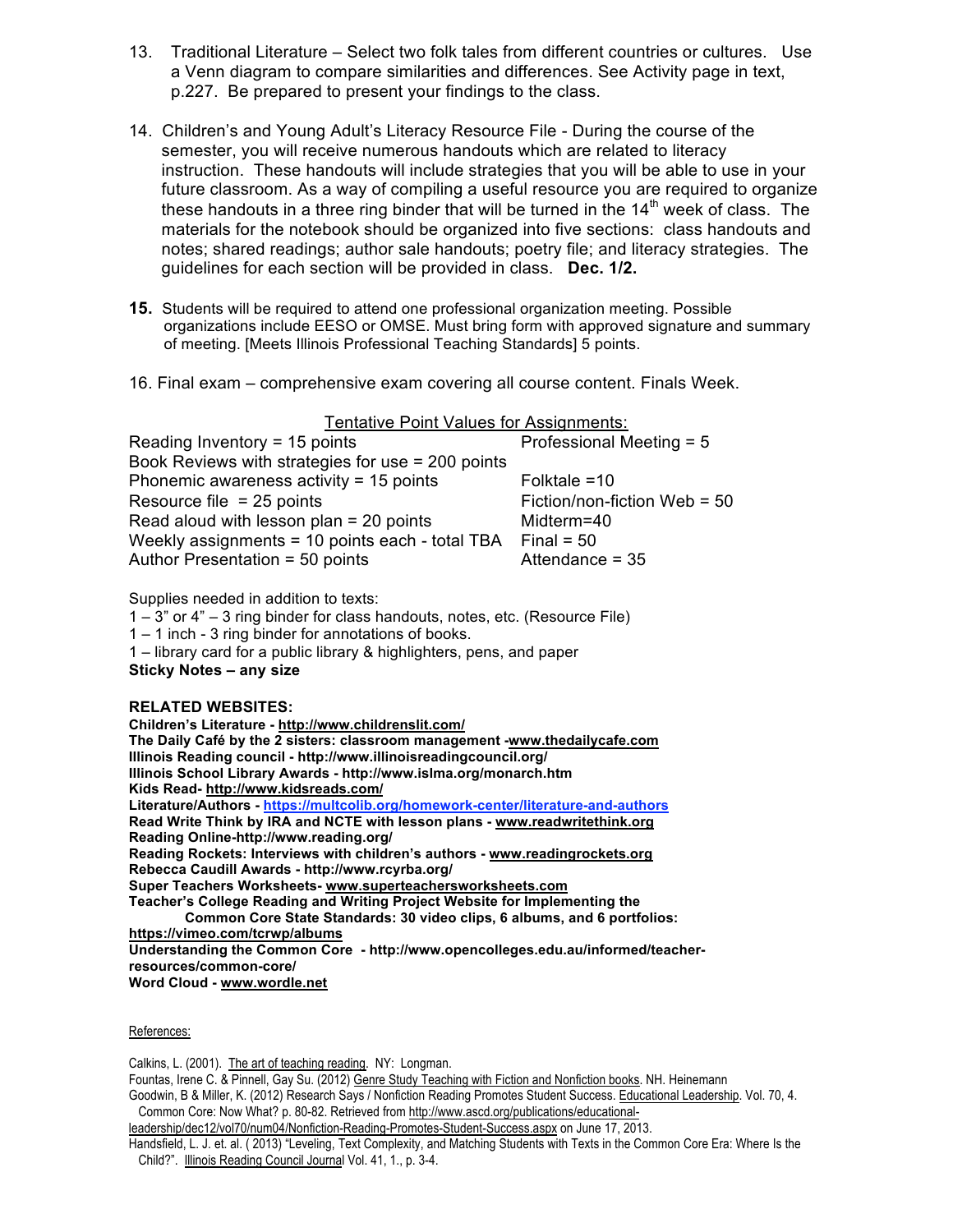Henry, M. P. (2013)"Text Matching and the Common Core: A Coach's Case for Allowing Students to Match Themselves with Challenging Texts." Illinois Reading Council Journal Vol 41,1. p. 5-6.

Kane, Sharon. (2007) Integrating Literature in the Content Areas: Enhancing Adolescent Learning and Literacy. AZ: Holcomb Hathaway

McAndrews, Stephanie. (2008). Diagnostic Literacy Assessments and Instructional Strategies: A Literacy Specialists Resource. International Reading Association.

Miller, Debbie. (2002) Reading with Meaning Teaching Comprehension in the Primary Grades. Portland, Maine: Stenhouse "Seven Actions that Teachers Can Take Right Now: Text Complexity" retrieved from http://textproject.org/professionaldevelopment/text-matters/7-actions-that-teachers-can-take-right-now-text-complexity on March 1, 2013 Towell, J. L. (2013). Hooked on Books: Language Arts and Literature in Elementary

Classrooms, PreK – Grade 8, Second Edition. Dubuque, IA: Kendall Hunt.

#### **Performance Profiles for Teachers**

The assignments in this course are designed as a practical application of the content knowledge you are learning. The grid below demonstrates which performance standards are met by assignments in this class. Standards numbers may be cross-referenced from the course web site or the sites listed below.

| Projects         | Midterm   | Children's and | Teaching         | Weekly       | Oral          | Oral Reading     |
|------------------|-----------|----------------|------------------|--------------|---------------|------------------|
| →                | /Final    | young adults'  | resource using   | journals and | Presentation  | of Children's    |
| <b>Standards</b> | Exams     | literacy       | fiction and non- | response to  | of children's | Book to          |
| ◡                |           | resource file  | fiction books    | readings     | Author        | Elementary class |
|                  |           |                | with             |              |               | With response    |
|                  |           |                | instructional    |              |               | activity/lesson  |
|                  |           |                | activities       |              |               | plan             |
|                  |           |                | aligned to       |              |               |                  |
|                  |           |                | common core      |              |               |                  |
| <b>Illinois</b>  | 124.130 f | 124.130 f      | 24.130f1G        | 124.130 f    | 24.110 2.D    | 124.130 f        |
| Professional     | $1A$ B    | 1ABG           | 24.110 a         | 1AB          |               | 1A B             |
| Teacher          |           |                |                  |              |               |                  |
| <b>Standards</b> |           |                |                  |              |               |                  |
| Middle Level     | 4         | 4              | 1, 4, 5, 7, 8    | 4            | 2, 8          |                  |
| Standards for    |           |                |                  |              |               |                  |
| <b>Illinois</b>  |           |                |                  |              |               |                  |
| National         |           | 1              | 1, 3,            | 1            | 1, 3          |                  |
| Educational      |           |                |                  |              |               |                  |
| Technology       |           |                |                  |              |               |                  |
| Standards        |           |                |                  |              |               |                  |
| International    | 1.3       | 2.2            | 2.2              | 4.1          | 4.2           | 4.3              |
| Reading          |           | 2.3            | 2.3              |              |               |                  |
| Association      |           |                | 3.2              |              |               |                  |
|                  |           |                | 4.2              |              |               |                  |

**Illinois Professional Teaching Standards:** http://www.isbe.net/rules/archive/pdfs/24ark.pdf

#### **Profiles for Technology-Literate Teachers http://www.iste.org/docs/pdfs/20-14\_ISTE\_Standards-T\_PDF.pdf Grading Scale: 92% = A, 85 % = B, 70% = C, 60% = D, Below 60% = Failing**

**\*NOTE:** This course is based on points, and your grade is based on the percentage of points you achieve. I reserve the right to deduct points for late assignments and excessive absences. All activities, assignments and examinations in this course are intended to assist you in becoming an effective and affective educator. **The requirements for this course are rigorous and demanding and the standards are high, but so are those of the teaching profession.**



This classroom is a cell phone free area.

All cell phones must be set to 'MUTE' and all phone conversations MUST take place outside the classroom. **Please do not send or receive any text messages during class time.[\* IPTS 9.S** models digital etiquette and responsible social actions in the use of digital technology;]

#### **Plagiarism**

**Copying the work of web articles, other writers, or students, and turning it in as one's own constitutes plagiarism and will not be tolerated. Any student found guilty of plagiarism may be asked to leave the University. See the SIU Handbook for a complete description. http://libguides.lib.siu.edu/plagiarism**

*(Definition from the SIUC Writing Center)* Examples of plagiarism:

- 1. turning in a essay you found on the internet
- 2. not putting quotation marks around a quotation
- 3. copying words or sentences without citing where you got the information
- 4. making up a source because you couldn't remember where you got the information
- 5. copying the sentence structure of a source even if you change the words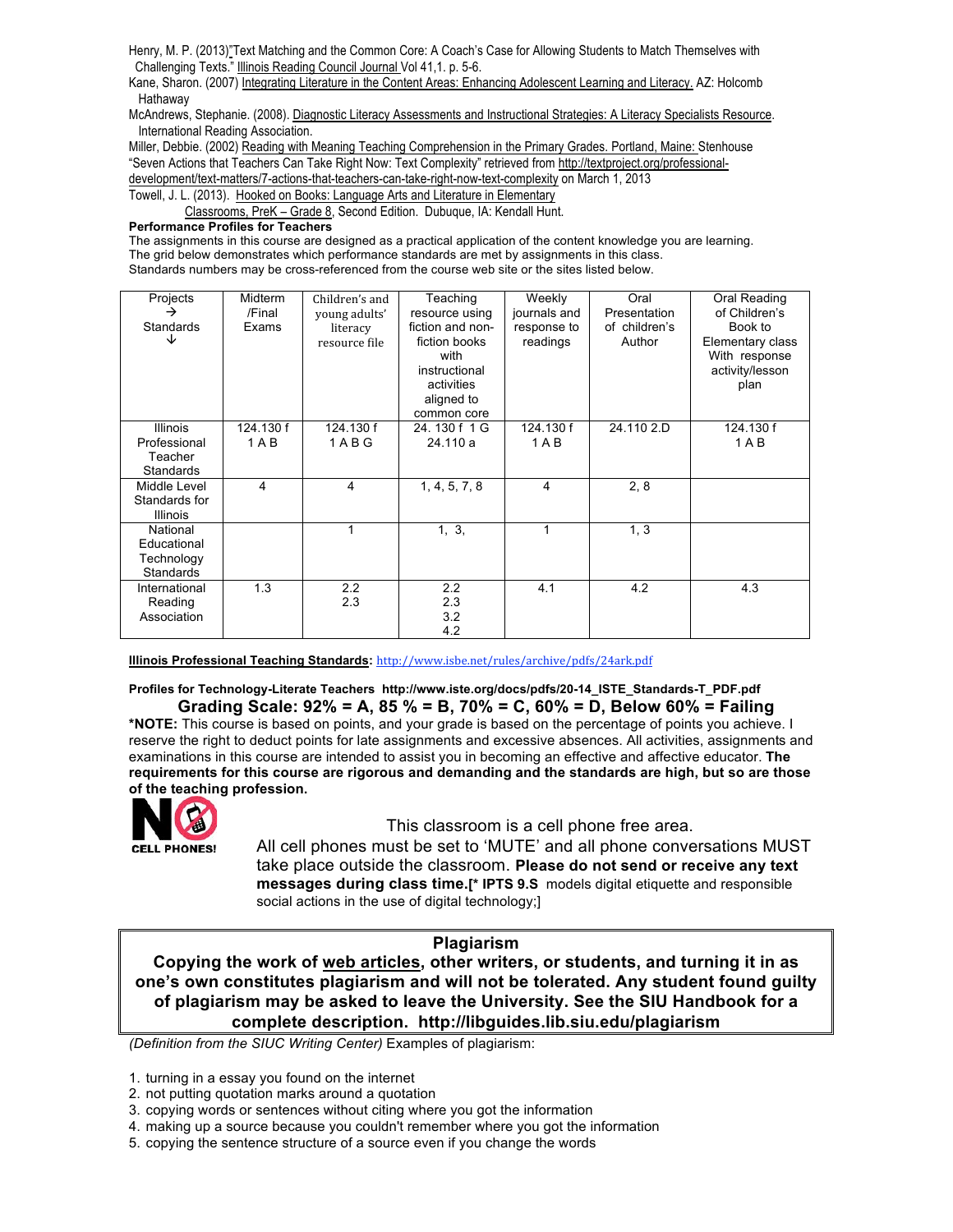## CONTENT
OUTLINE/
TENTATIVE
SCHEDULE

#### WEEK 1 Week of August 18

Introduction to course; expectations for professional conduct

Overview of course outline and content

Explanation of syllabus & assignments

### **Due for next week:**

**Three book summary pages**

Get a public library card if you don't have one.

### **Read Chapter 1 in HOB [Hooked on Books]**

Come to class with 5 personal connections for each reading. These should include new concepts and affirmation of prior knowledge as well as points to discuss with the class. Quizzes will be given on the assigned readings.

WEEK 2 Week of August 25

Reading Motivation and Early Language Learning

Phonemic Awareness

Stages of Literacy Development: Reading, Writing, & Speaking

Introduction of the writing process: generating ideas, drafting, revising, editing & publishing

### **Class activity on Chapter 1**

Students will select a **quality\*** picture book that demonstrates one of the styles of rhyming featured in the text and be prepared to share the book with the class. This presentation must include an electronic sharing of the title, author, and rhyme scheme.

### **Due for next week: Chapter 2 in HOB**

Come to class with 5 personal connections for each reading **-**conduct a reading interest inventory - see text Read a book by Patricia Polacco. Be ready to tell the class what the book meant to you.

### **WEEK 3Week of September 2**

#### **Understanding the reading process and the writing process**

Class activity on assigned chapter Introduction to the lesson plan Introduction to RTI and UDL http://www.udlcenter.org/

Share results of interest inventories

### **Due for next week: Chapter 3**

Come to class with 5 personal connections for each assigned reading

### WEEK 4 **Week of** September 8

Organizing for Reading Instruction

### **Balanced literacy instruction**

**Creating a classroom environment** that fosters literacy growth for all students: the physical, social, emotional and intellectual climate; exploring the relationship between the school/classroom context and student learning. Be able to design a classroom that reflects your commitment to literacy.

Culturally Responsive Classroom

English Language Development (ELD) Standards http://www.wida.us/standards/eld.aspx Introduction to the Author Study

### **Due for next week: Chapter 4; bring a picture storybook that exemplifies a good writing trait. P. 132.**

## WEEK 5 **Week of** September 15 **Organizing for writing instruction** Teaching writing with the six traits Assessing and evaluating writing Due for next week: **Read Ch. 5 and bring a Caldecott winner or honor book to share.**

**WEEK 6Week of** September 22– Exam 1 And Chapter 5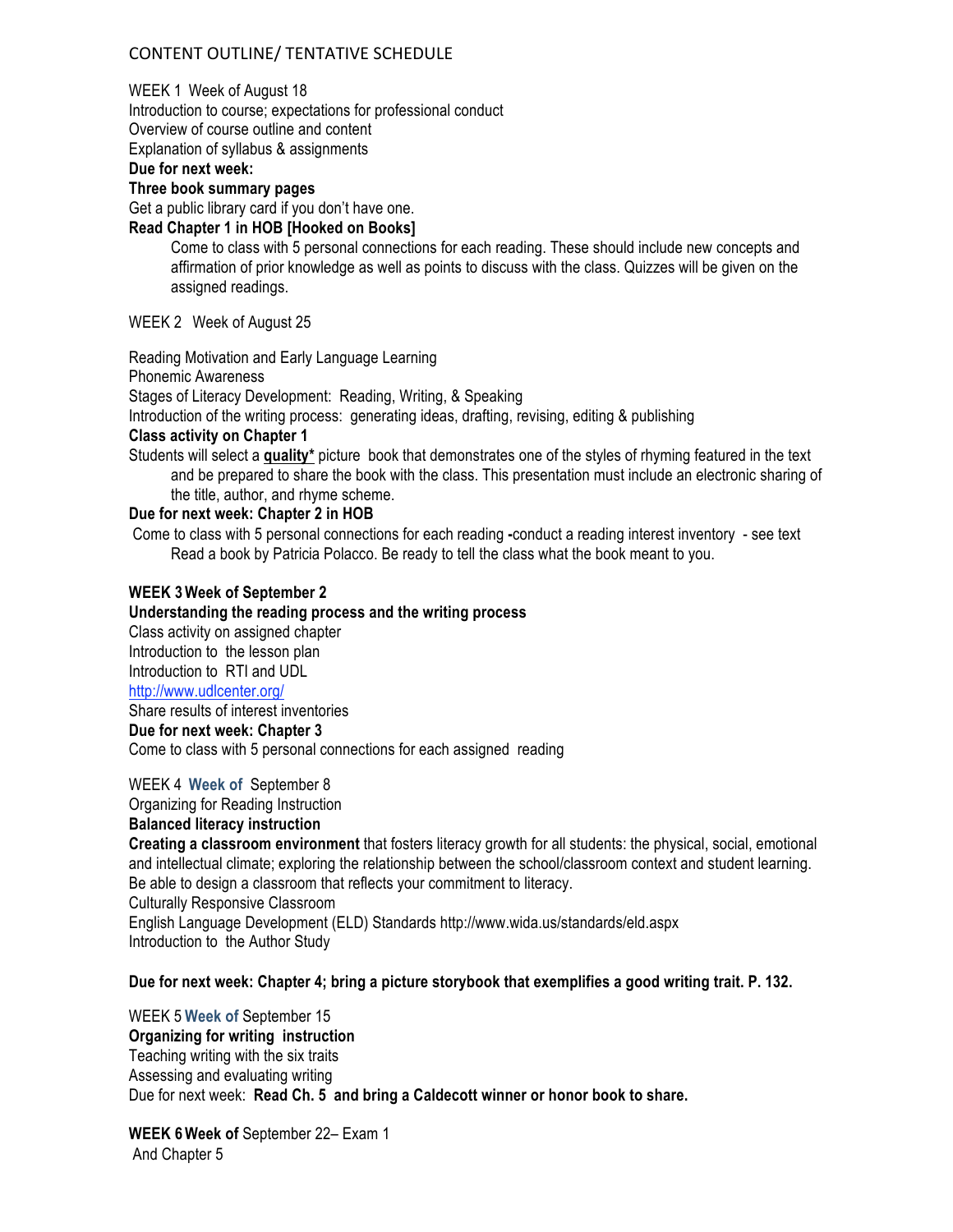**WEEK 7 Week of** September 29 **introduction to Chapter 5** Share Caldecott books.

**WEEK 8 Week of October 6 – Half of book summaries are due this week. Children's Literature in Elementary Classrooms Learning about Literary Elements and Artistic Elements Strategies for using these materials with students Due for next week – read CH. 7 and Traditional Literature – Select two folk tales from different countries or cultures. Be able to tell verbally the similarities and differences. See Activity page in text, p.227. Be prepared to present your findings to the class.**

WEEK 9 **Week of** October 20 [October 11-14 is Fall break]

Traditional Literature

**Introduction to Traditional literature**

- Folktales, fairytales, fables
- Myths, legends,
- Tall tales, trickster tales, pour quoi tales

## **Due for next week:**

Read Ch. 9 & Poetry -Based on the criteria given in class, students must choose three poems that they feel reflect the characteristics of good poetry for children. The total collection will be included in a section of the 'Resource File' and can be used to create a poetry file for your future classroom. The poetry collection should be organized into relevant categories for convenient classroom use. **A table of contents for the collected poems must be included.** 

## **WEEK 10** Week of **October 27 Poetry**

**DUE: Poetry Mini Experience (in class activity)**

**TOPICS:** 

**Types of poems**

**Poetry Slam**

Poetry -Based on the criteria given in class, students must choose three poems that they feel reflect the characteristics of good poetry for children. These poems will be duplicated to share with classmates.

### **Due next week-Chapter 8**

**Week 11 and 12– Weeks of** November 3 and 10 **Introduce the Fiction Family**

- **Historical Fiction and Realistic Fiction**
- **Fantasy**

## **Week 13- Week of November 17**

**Introduce the Nonfiction Family:**

- **Informational Text**
- **Biographies**
- The Common Core language arts and literacy standards place more emphasis on reading nonfiction." In accordance with this emphasis, students will select a topic and a literature web using at least two fiction and two non-fiction books. This activity must include media and one reading/writing strategy. This assignment is to be shared electronically with the class. *See examples given in class.*
- **Due next week Read HOB Part III Instructional Strategies Before Reading**

## **WEEK 14 – Week of November 24**

**Teaching Literacy in and Through Visual Arts**

Introduce picture books and importance of literature in literacy instruction

**Instructional Strategies – Before Reading** 

**Due next week – Read HOB Part III – Instructional Strategies – During & After Reading**